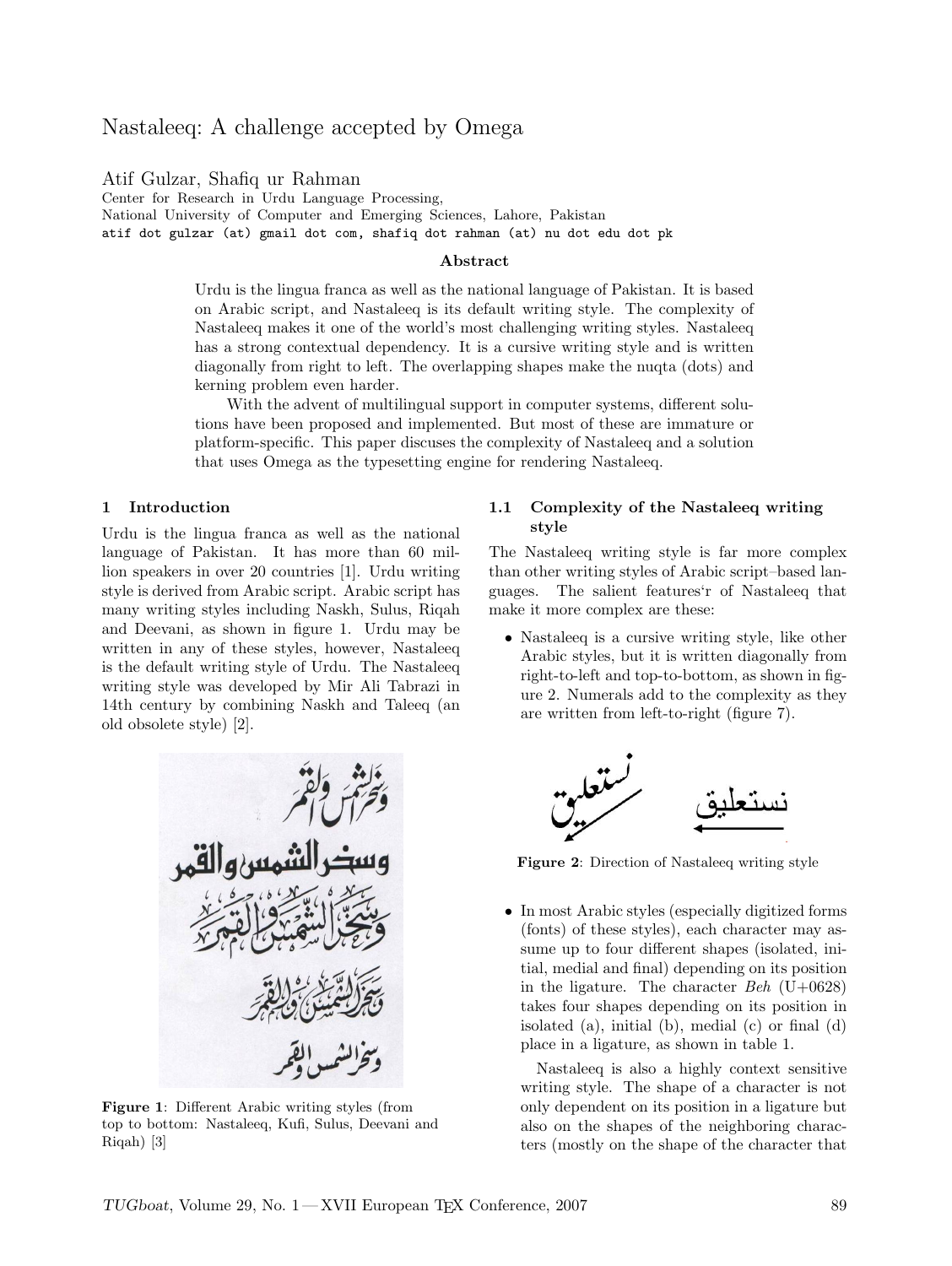Atif Gulzar, Shafiq ur Rahman



Table 1: Shapes of the character Beh at a) isolated, b) initial, c) medial, and d) final position



Table 2: Shapes of character Beh at initial and medial positions in different contexts

follows it). Table 2 shows a subset of the variations of Beh in different contexts. In Nastaleeq a single character may assume up to 50 shapes.

• In Nastaleeq some glyphs are overlapped with adjacent glyphs as shown in figure 3:



Figure 3: Overlapping glyphs in Nastaleeq

These overlapping shapes in Nastaleeq pose a major concern for kerning, proportional spacing and nuqta placement. As shown in figure 4, the ligature needs to be kerned to avoid clashing with the preceding ligature:



Figure 4: before (a) and after (b) kerning

- Proportional spacing is a major issue in Nastaleeq writing style. The diagonality of ligatures produces extra white space between two ligatures. Proper kerning is needed to solve that problem, as shown in figure 5.
- Nuqta placement is still another major issue in Nastaleeq rendering. Nuqtas are placed according to context, to avoid clashing with other nuqtas and boundaries of glyphs. As shown in figure 6, the nuqtas are moved downward (c) (to avoid clashing with the boundary of glyph (b)) from the default position (a).



Figure 5: before (a) and after (b) kerning



Figure 6: (a) nuqtas at default position; (b) default nuqta positioning produces a clash in different contexts; (c) default nuqtas are repositioned contextually to avoid clash.

## 1.2 Current Solutions

Two different techniques have been adopted for digitizing the Nastaleeq script: a ligature-based approach and a character-based approach. Each has its own limitations. The most dominant and widely used solution is the ligature-based Nori Nastaleeq. It has over 20,000 pre-composed ligatures [2]. This font can only be used with the proprietary software In-Page. The other promising solutions are characterbased OpenType fonts. These fonts use OpenType technology to generate ligatures. The OpenType solution is very slow for the Nastaleeq writing style and has limitations for proportional spacing and justification.

Current solutions for the rendering of Nastaleeq script are inadequate because they do not offer consistent platform-independence and are inefficient in handling the complexity of the Nastaleeq script. These solutions are inconsistent in the sense that the results of rendering may differ from one platform to another. Currently the complete Nastaleeq solution is only available for the Windows platform. The support currently provided by Pango is quite simplistic. It implements the basic context-less initial, medial, and final rules in the OTF tables. This is no better than a Unicode font based on the Arabic presentation forms in which a character has one shape at each position. But Urdu is traditionally written in the Nastaleeq script. There is a need to provide a platform-independent solution for Nastaleeq.

The solution devised here provides Nastaleeq rendering support in Linux through Omega. Omega has the strong underlying typesetting system T<sub>E</sub>X to handle the complexity of Nastaleeq rendering and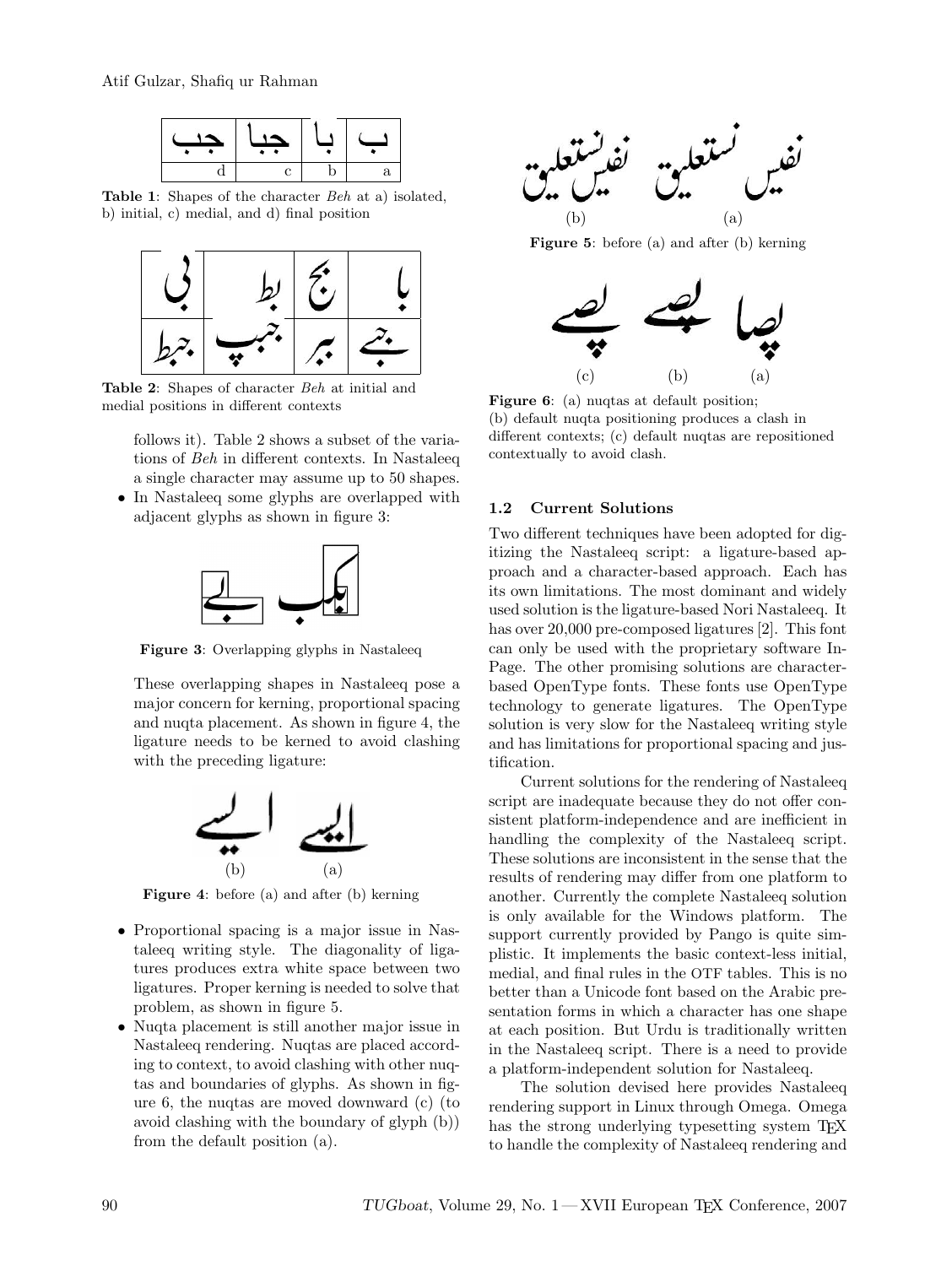Omega Translation Processes (ΩTPs) provide a solution for the complexity of Nastaleeq script (e.g. contextual shape substitution) [4].

The present solution is limited to the basic alphabets of Urdu ( $\binom{1}{\text{U}+0627}$  to  $\leftarrow$  (U+06D2)) and numerals  $(0 to 9)$ . These alphabets are listed in Appendix A. The solution provides:

- correct glyph substitution according to the contextual dependency of a character.
- correct cursive attachment(s) of a glyph
- nuqta placement
- automatic bidirectional support for numerals

#### 2 Methodology

There are two possibilities for implementing support for Nastaleeq in Omega: internal ΩTPs and external ΩTPs. It is observed that internal ΩTPs are syntax dependent; for example, it is almost impossible to implement reverse chaining (processing characters/ glyphs in the reverse order in a ligature) using the syntax of internal ΩTPs. External ΩTPs can be implemented using Perl or  $C/C++$ , and give the freedom to implement custom logic [4].

The solution is broadly divided into four phases. The first phase discusses the Omega virtual font generation for rendering Nastaleeq. The second and third sections discuss the contextual shape selection and smooth joining of the selected shapes. The fourth section discusses contextual nuqta placement, the most difficult feature in Nastaleeq rendering.

#### 2.1 An Omega virtual font for Nastaleeq

An Omega virtual font file is generated from a Nafees Nastaleeq TTF font file. A total of 827 glyphs have been used to render Nastaleeq. These glyphs are placed in four different Type 1 files and four different TFM files are also generated. The Omega program itself uses only the single virtual font file nafees.ofm that contains pointers to the above generated font files.

#### 2.2 Substitution logic

Nastaleeq is highly context dependent. The shape of each character in a ligature depends on the shapes of the neighboring characters. It is observed that the shape of a character is mostly dependent on the shape of the character that follows it. However, the shape of a final character in a ligature is dependent on the second to last character, with a few exceptions. For example, the character Reh

$$
(\cup, U+0631)
$$
 has two glyphs  $\rightarrow$  and  $\rightarrow$  (as in  $\rightarrow$ 

) when the character Jeem ( $\mathcal{E}$ , U+062C) occurs at the initial and medial position of a ligature, respectively. Similarly, characters U+0631, U+0691, U+0632, U+0698, U+0642, U+0648 and U+06CC all have different final glyphs depending on the glyph of the preceding character in a ligature.

In order to choose the correct glyph of a character, ligatures are processed from left-to-right, the reverse of the natural writing style of Urdu, which is right-to-left. The solution uses two lookup tables (initial and medial) to get the initial and medial shape of character according to the context. The format of these tables is shown in Table 3 below.

|        | $U + 0628$         | $U + 0629$         | $U + 0630$           |
|--------|--------------------|--------------------|----------------------|
| shape1 | shape4             | shape <sub>6</sub> | .                    |
| shape2 | shape <sup>8</sup> | shape9             | $\ddot{\phantom{0}}$ |
| shape3 | shape <sub>5</sub> | shape9             | $\ddot{\phantom{0}}$ |
| shape4 | shape10            | shape8             | $\ddot{\phantom{0}}$ |
|        |                    |                    |                      |

Table 3: Format of lookup table for initial and medial shape context

The first row of the table consists of Unicode values. The remainder are indices that point to the corresponding shapes in the font. For each character listed in the first row the shape of that character can be determined by looking up the shape following it, in the first column.

To find the shape of the final character two final tables are used: final1 and final2 for two character combinations and more than two character combinations, respectively. It is needed because final shape depends on the rightmost character; and there are only two possibilities for a character at the  $(n-1)$ <sup>th</sup> position: either it is an initial shape (in a two character combination) or a medial shape (in a more than two character combination).

The format of the final table is a little different from others. It has Unicode values in the first column as well, because at the beginning only Unicode values are available.

|       | U0628              | U <sub>0629</sub>  | U0630 |
|-------|--------------------|--------------------|-------|
| U0628 | shape4             | shape <sub>6</sub> | .     |
| U0629 | shape <sup>8</sup> | shape9             | .     |
|       |                    |                    |       |

Table 4: Format of lookup table for final shape context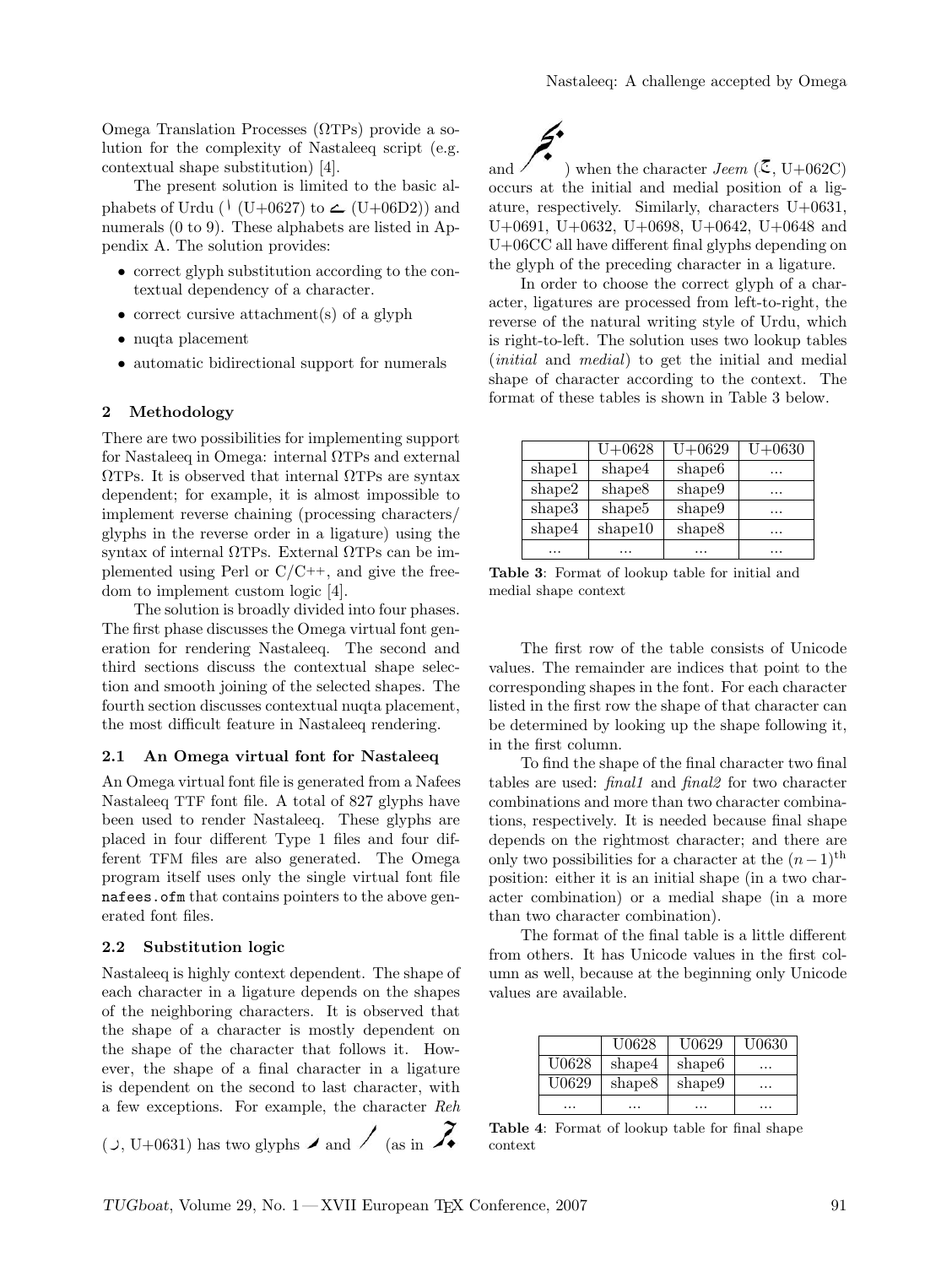Atif Gulzar, Shafiq ur Rahman

The shape of the final character of the input string can be found by looking up the second-to-last character of the input string in the first column.

The first step for substitution is to break the input string into ligature strings. Ligatures are then processed from left to right as follows:

For a ligature of length n, the shape of the  $n^{th}$ character is recognized by consulting the final tables.

```
//if there are more than two characters
if (n>1)
```

```
ligature[n] = final2[lig[n]][lig[n-1]]//if there are only two characters
elseif (n>0)
```
 $ligature[n] = final[lig[n]][lig[n-1]]$ 

Where the lig string consists of Unicode values of characters in a ligature and the ligature string holds the shapes of these characters.

For the remaining  $n-2$  characters, the medial table is consulted. The shape of the  $n<sup>th</sup>$  character can be found in the medial table as follows:

```
for (k=n-1; k>0; k--) {
ligature[k] =
 medial[mrcompress[ligature[k+1]][lig[k]]
```

```
}
```
Where *mrcompress* is the compressed medial table.

The shape of first character in a ligature can be found by consulting the initial table:

```
ligature[0] =
```
## initial[ircompress[ligature[1]][lig[0]]

where *ircompress* is the compressed initial table.

Finally the ligature is checked to see if it is composed of numerals. In case of numerals, the string is printed in reverse order, so as to maintain the direction of numeric characters — from left to right.

```
if (ligature is composed of
   numeric characters)
for (i=n; i>=0; i--)Output ligature[i]
```
Figure 7: Sample string with numeric characters

# 2.3 Positioning

Nastaleeq is written diagonally from right-to-left and top-to-bottom. The baseline of Nastaleeq writing style is not a straight horizontal line; instead, the baseline of each glyph is dependent on the baseline of following glyph. Similarly, the position of a particular glyph is relative to the position of the glyph following it.

TEX does not know anything about the shape of a character. It only knows the box with height, width and depth properties. TEX output contains a list of boxes concatenated with each other. By default these boxes are aligned along the baseline (Fig. 8). But these boxes can be shifted horizontally or vertically.



Figure 8: T<sub>F</sub>X boxes

The devised solution uses the pre-computed entry and exit points of glyphs that are stored in a file. Entry points are points where the immediate righthand glyph should connect; similarly, exit points represent the points where the immediate left-hand glyph should connect.



Figure 9: Entry and exit points

In the above example the vertical adjustment for the right-hand glyph will be  $y_1 - y_2$ . And the resulting output is shown in figure 10:



Figure 10: After vertical adjustment

Similarly, the horizontal adjustment can also be made for proper cursive attachment between two consecutive glyphs:



Figure 11: After vertical and horizontal adjustment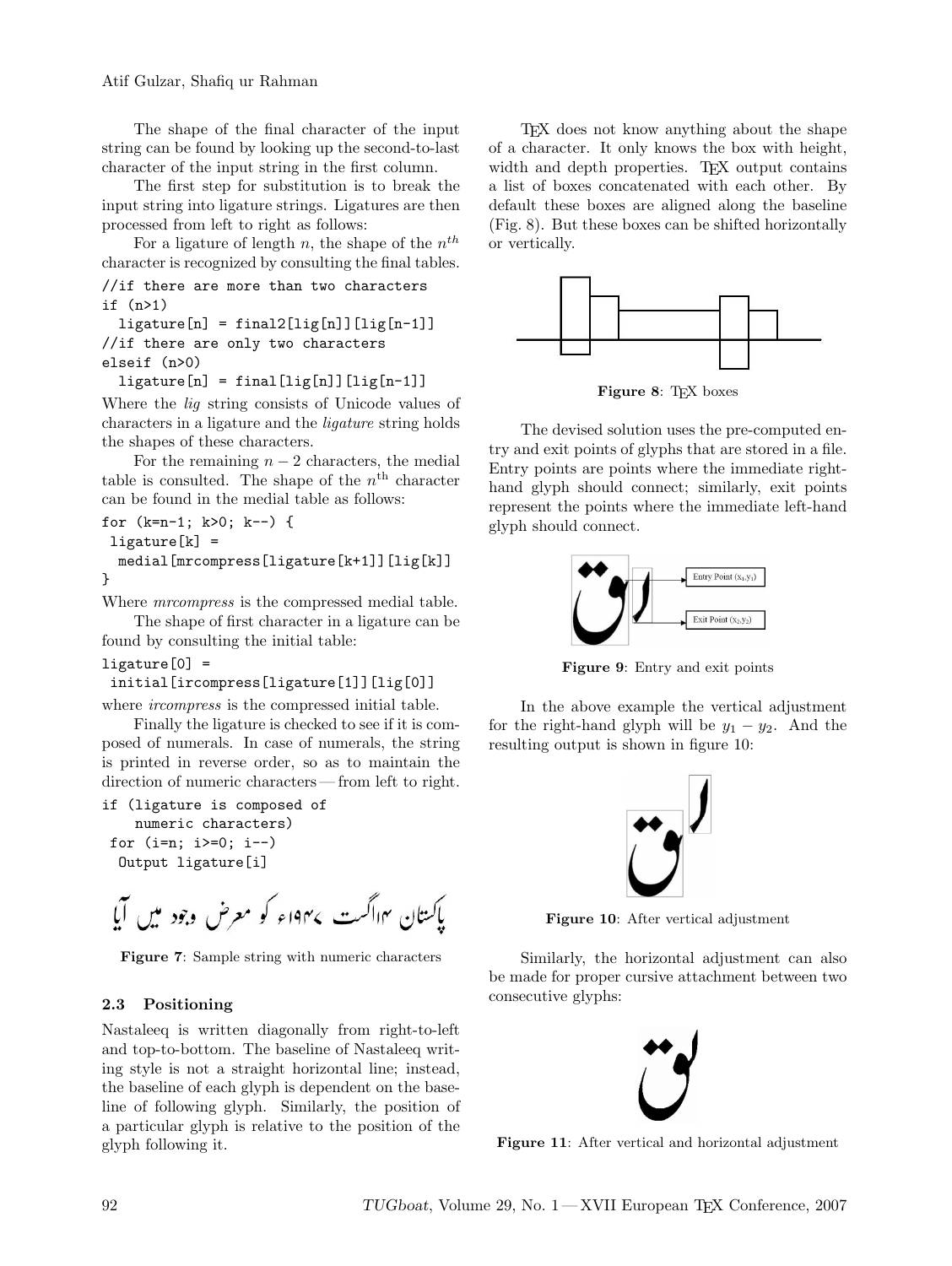Two passes are needed for proper glyph positioning in a ligature. For vertical positioning the ligature is processed from left-to-right. It is done this way because the  $n<sup>th</sup>$  (last) glyph of a ligature always resides on the baseline, while the other  $n-1$ glyphs move vertically upward according to the entry and exit points.

```
y=0;
for (j=n; j>=1; j--) {
y =enex[ligature[j]][1]
     - enex[ligature[j-1]][3] + y;
ligenex[j-1][1] = y;}
```
where the *enex* table contains the entry and exit points, the ligenex table holds the resultant cursive attachments and ligature contains the shape indices of ligature.

In the 2<sup>nd</sup> pass the ligature is processed from right-to-left for horizontal positioning. The first glyph of a ligature is positioned horizontally with respect to the previous ligature and then the remaining  $n-1$  glyphs are kerned for smooth joining.

```
for (j=0; j<n; j++) {
ligenex[j+1][0] =(enex[ligature[j]][2]
   +enex[ligature[j+1]][0])
}
```
Kerning is another major issue in Nastaleeq rendering. There are two kinds of kerning problems: one produces extra space between ligatures (a), and the other creates a clash between ligatures (b). Case (a) is not included in the present implementation, but case (b) is handled.



Figure 12: Types of kerning problems

The final shapes of the characters Yeh Barree  $(\angle, U+06D2), \text{ Jean } (\mathbb{C}, U+062C) \text{ and } \text{Ain } (\mathbb{C},$ U+0639) produce (in some cases) negative kerning, which results in clashes with the preceding ligature. To avoid such clashes a positive kerning is made. The factor of this kerning is calculated by subtracting the width of final glyph from the sum of widths of the preceding  $n - 1$  glyphs of the same ligature, as shown in figure 4.

 $kern = width[n-1] - width of final glyphs$ 

where kern is the positive kerning value for a ligature of length n, where  $width[x]$  holds the aggregate widths of x glyphs.

#### 2.4 Contextual nuqta placement

Nuqta placement is the most complex problem of Nastaleeq rendering. Due to overlapping shapes, nuqtas cannot be placed at fixed positions, but must be adjusted according to the context. Thus, nuqtas are stored separately from the base glyph. There are two major kinds of nuqta problems: nuqta collision with the neighboring glyph (a) and nuqta collision with adjacent nuqtas (b), as shown in figure 13:



Figure 13: Nuqta collision types

Initially nuqtas are placed at the most natural position (figure 14) for individual glyphs. Nuqtas are then adjusted for the above two problems.



Figure 14: Nuqta placement at default positions

There are 26 characters in Urdu that have nuqtas, as shown below; character Yeh  $(\mathcal{G}, U+064A)$ has nuqtas at only its initial and medial position.

The intra-ligature clashes of nuqtas with the neighboring characters are handled case by case. Our investigations found that the following characters influenced the nuqta positioning due to the shape of their glyphs.

For example, the final glyph of Yeh Barree  $(\triangle)$ produced problems for the nuqta characters that are vertically overlapped over the shape of Yeh Barree. To avoid this problem all such nuqtas are placed below the horizontal strike of the Yeh Barree shape, as shown in figure 15.

Nuqta clashes are removed according to following observations.